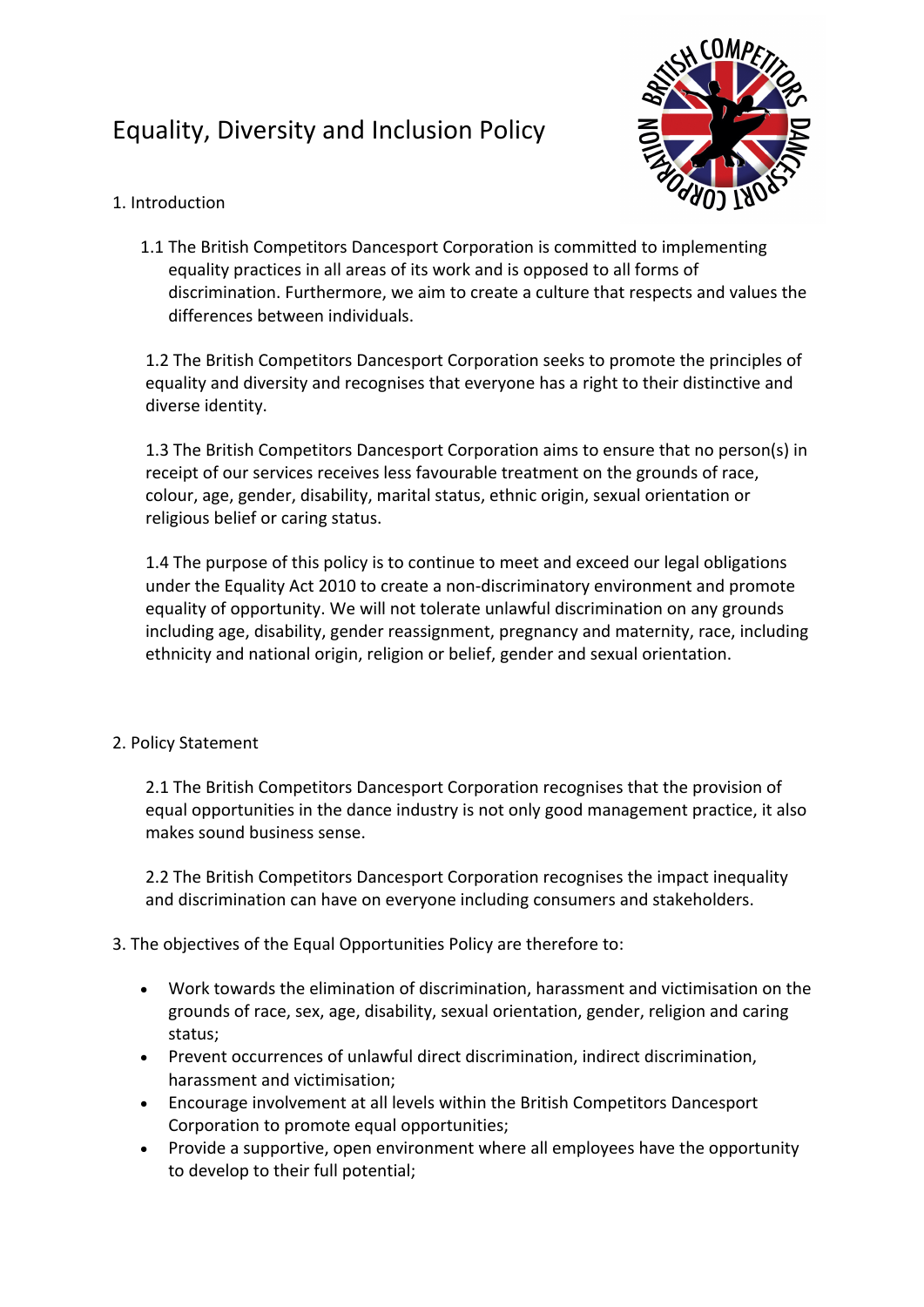- Ensure the talents and resources of the workforce direct or indirect are utilised fully to maximise the efficiency of the British Competitors Dancesport Corporation
- Provide employees with a mechanism to raise concerns if they feel they have witnessed or experienced discrimination;
- To promote equality of opportunity across British Competitors Dancesport Corporation.
- 4. The British Competitors Dancesport Corporation will ensure that employees and/or those involved in providing a service on our behalf will be aware of, and conform with, our commitment to the principles of equality and diversity.

## 4.1 Who the Policy applies to

The Equal Opportunities Policy applies to:

- Employees/ Agency Workers
- Directors;
- Dancers, Members, Adjudicators, Promotors, Presidium, and Honourees
- Contractors or service providers delivering services, (or acting on), on behalf of the British Competitors Dancesport Corporation
- Volunteers

#### 4.2 Roles and Responsibilities

For the British Competitors Dancesport Corporation Equal Opportunities Policy to be effectively implemented there are a number of key stakeholders:

Directors will:

- Support the implementation of the Equal Opportunities Policy;
- Ensure that the Equal Opportunities Policy is adhered to within their area of responsibility at all times;
- Seek to actively promote equality of opportunity;
- Foster a culture in which the objectives of the Equal Opportunities Policy are regarded as an integral part of the operating environment.

Employees/Members will:

- Be required to abide by the Equal Opportunities Policy at all times;
- Report any suspected discriminatory acts or practices;
- Not induce or attempt to induce others to discriminate;
- Not harass abuse or intimidate others on account of their race, creed, colour, nationality, ethnic or national origin, age, religion, caring status or sexual orientation.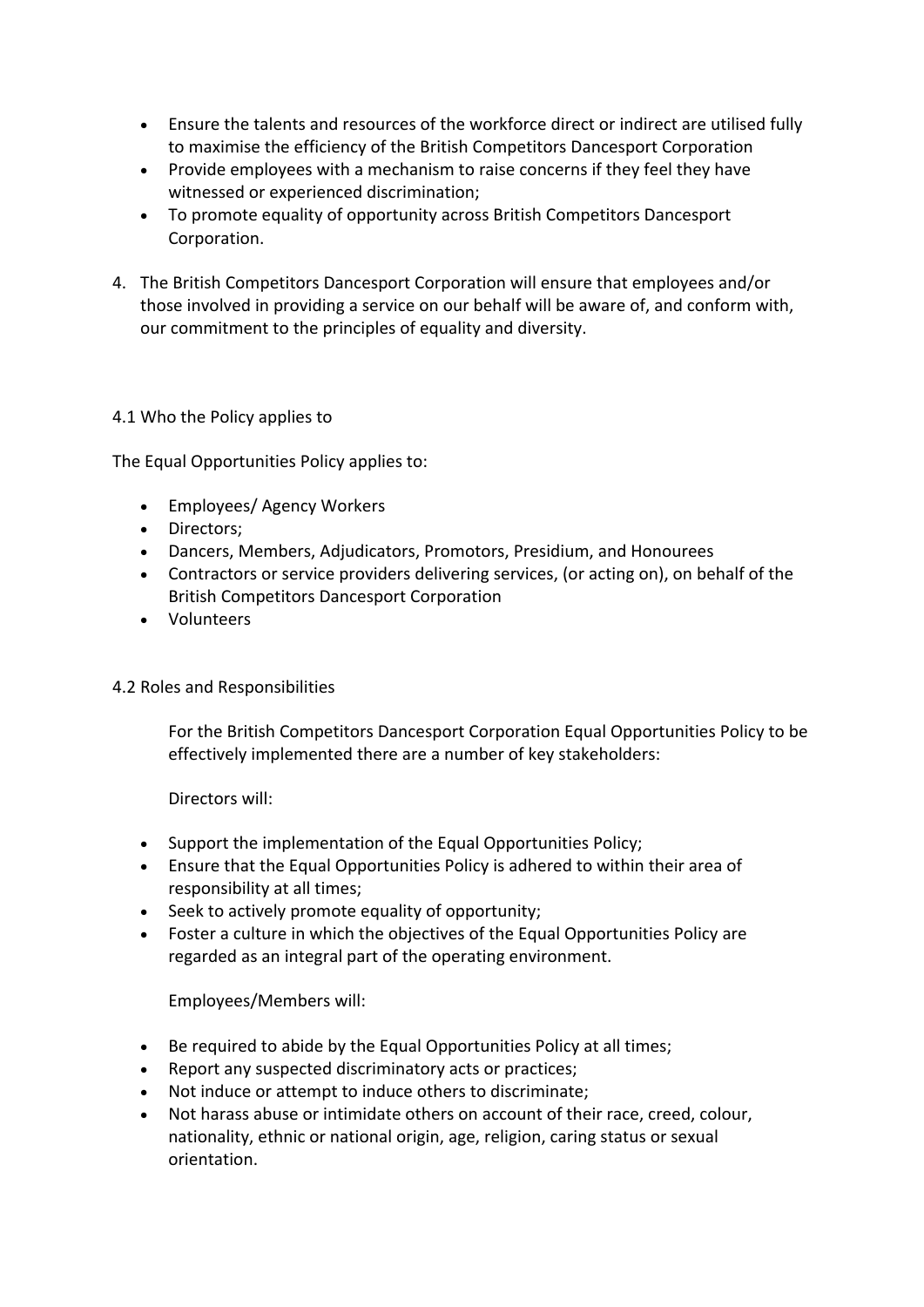• Any employee/member/Director who is found to be in breach of the British Competitors Dancesport Corporation Equal Opportunities Policy will be subject to disciplinary action.

Contractors or service providers, including volunteers, acting on behalf of the British Competitors Dancesport Corporation, will:

- Be required to abide by the Equal Opportunities Policy at all times;
- Not harass abuse or intimidate others on account of their race, creed, colour, nationality, ethnic or national origin, age, religion, or sexual orientation.

#### 5. Implementation

5.1 In order to implement the Equal Opportunities Policy the British Competitors Dancesport Corporation shall:

- Issue a copy of the Equal Opportunities Policy to all members as part of the induction process;
- Provide equality training and guidance, as appropriate, for all employees/members;
- Ensure that all those who are involved in the recruitment and selection of staff receive appropriate training before participating in any recruitment process and attend refresher training as appropriate;
- Ensure all contractors, or service providers, acting on behalf of the British Competitors Dancesport Corporation, are provided with a copy of the Equal opportunities Policy;
- Obtain a commitment from all contractors, or service providers, acting on behalf of the British Competitors Dancesport Corporation, that they will comply with the Equal Opportunities Policy in their dealings with British Competitors Dancesport Corporation employees and members and stake holders.

#### 6. Recruitment

6.1 The British Competitors Dancesport Corporation is committed to equality of opportunity in all its employment practices, policies and procedures. To this end, the British Competitors Dancesport Corporation is committed to achieving and maintaining a workforce which generally reflects the composition of the local population.

6.2 All vacancies will be advertised in accordance with the Recruitment and Selection Policy of third party advertisers and where appropriate, particular emphasis will be placed on encouraging applications from those groups who may be under represented in the workforce.

#### 7. Complaints Procedure

7.1 All Complaints should be sent to the British Competitors Dancesport Corporation office, via email or post and complaints will be duly treated seriously, promptly and confidentially, in line with the British Competitors Dancesport Corporation